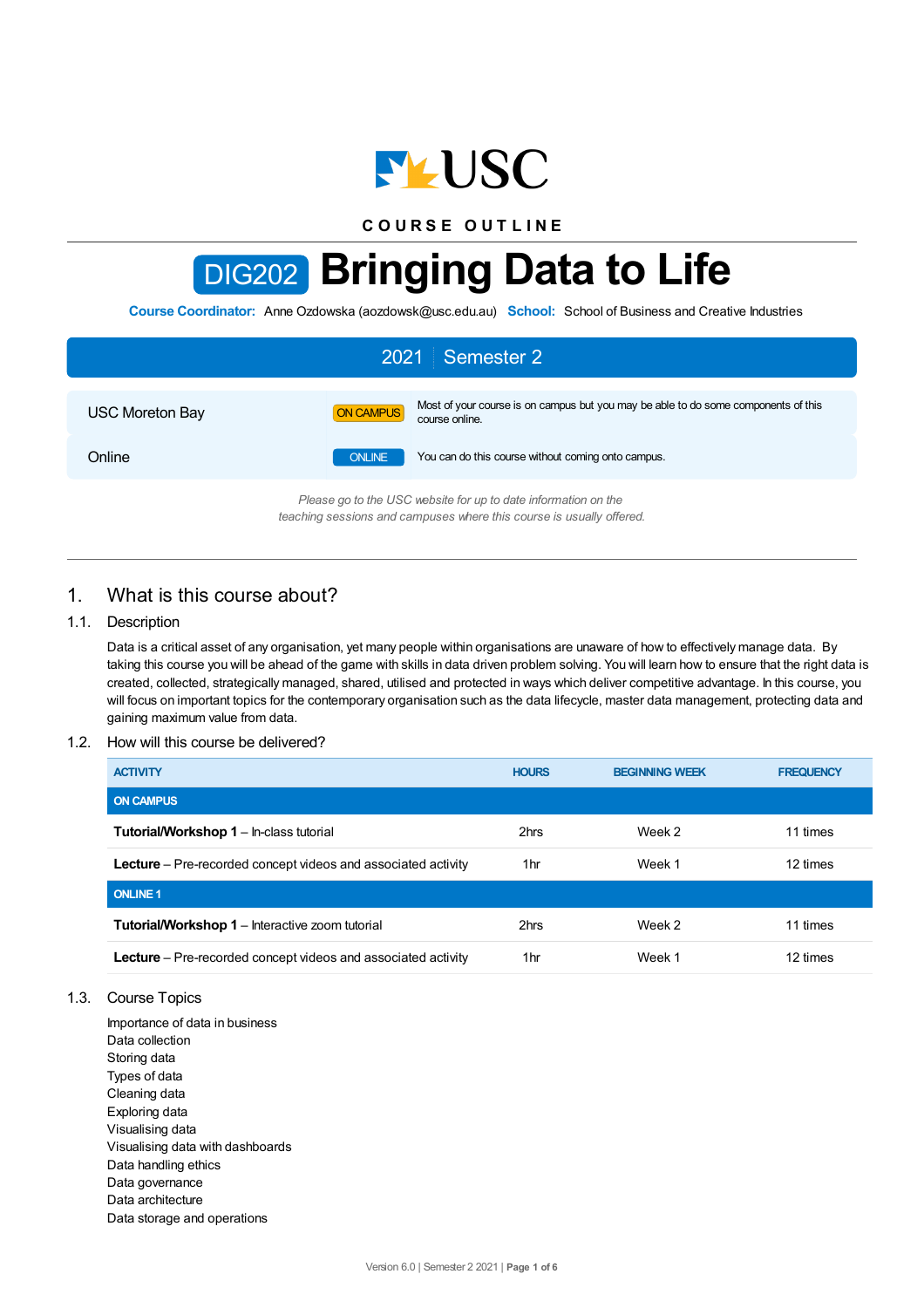# 2. What level is this course?

#### 200 Level (Developing)

Building on and expanding the scope of introductory knowledge and skills, developing breadth or depth and applying knowledge and skills in a new context. May require pre-requisites where discipline specific introductory knowledge or skills is necessary. Normally, undertaken in the second or third full-time year of an undergraduate programs.

## 3. What is the unit value of this course?

12 units

## 4. How does this course contribute to my learning?

|                | <b>COURSE LEARNING OUTCOMES</b>                                                                                                                              | <b>GRADUATE QUALITIES</b>                                                 |
|----------------|--------------------------------------------------------------------------------------------------------------------------------------------------------------|---------------------------------------------------------------------------|
|                | On successful completion of this course, you should be able to                                                                                               | Completing these tasks<br>successfully will contribute to<br>you becoming |
|                | Analyse problems and formulate solutions for businesses using skills in data visualisation and<br>reporting.                                                 | Creative and critical thinker                                             |
| $\overline{2}$ | Understanding of relevant business policies used for data within a business context.                                                                         | Knowledgeable                                                             |
| (ვ             | Interrogate business data to provide appropriate reporting in a business decision context.                                                                   | Knowledgeable<br>Creative and critical thinker                            |
|                | Apply effective written and digital communication skills in a business context.                                                                              | Engaged                                                                   |
| 【5             | Reflect upon, evaluate and justify the importance of ethical and sustainable approaches to data<br>generation and use, such as creating a digital dashboard. | Ethical<br>Sustainability-focussed                                        |

## 5. Am Ieligible to enrol in this course?

Refer to the USC [Glossary](https://www.usc.edu.au/about/policies-and-procedures/glossary-of-terms-for-policy-and-procedures) of terms for definitions of "pre-requisites, co-requisites and anti-requisites".

5.1. Pre-requisites

Not applicable

5.2. Co-requisites

Not applicable

5.3. Anti-requisites

Not applicable

5.4. Specific assumed prior knowledge and skills (where applicable)

Not applicable

## 6. How am Igoing to be assessed?

6.1. Grading Scale

Standard Grading (GRD)

High Distinction (HD), Distinction (DN), Credit (CR), Pass (PS), Fail (FL).

6.2. Details of early feedback on progress

Formative feedback will be provided through completion of weekly activities in workshops in addition to the feedback provided through weekly discussion topics that will be available on Blackboard. Furthermore, feedback on each assessment will be provided which will be used to help with the following assessment.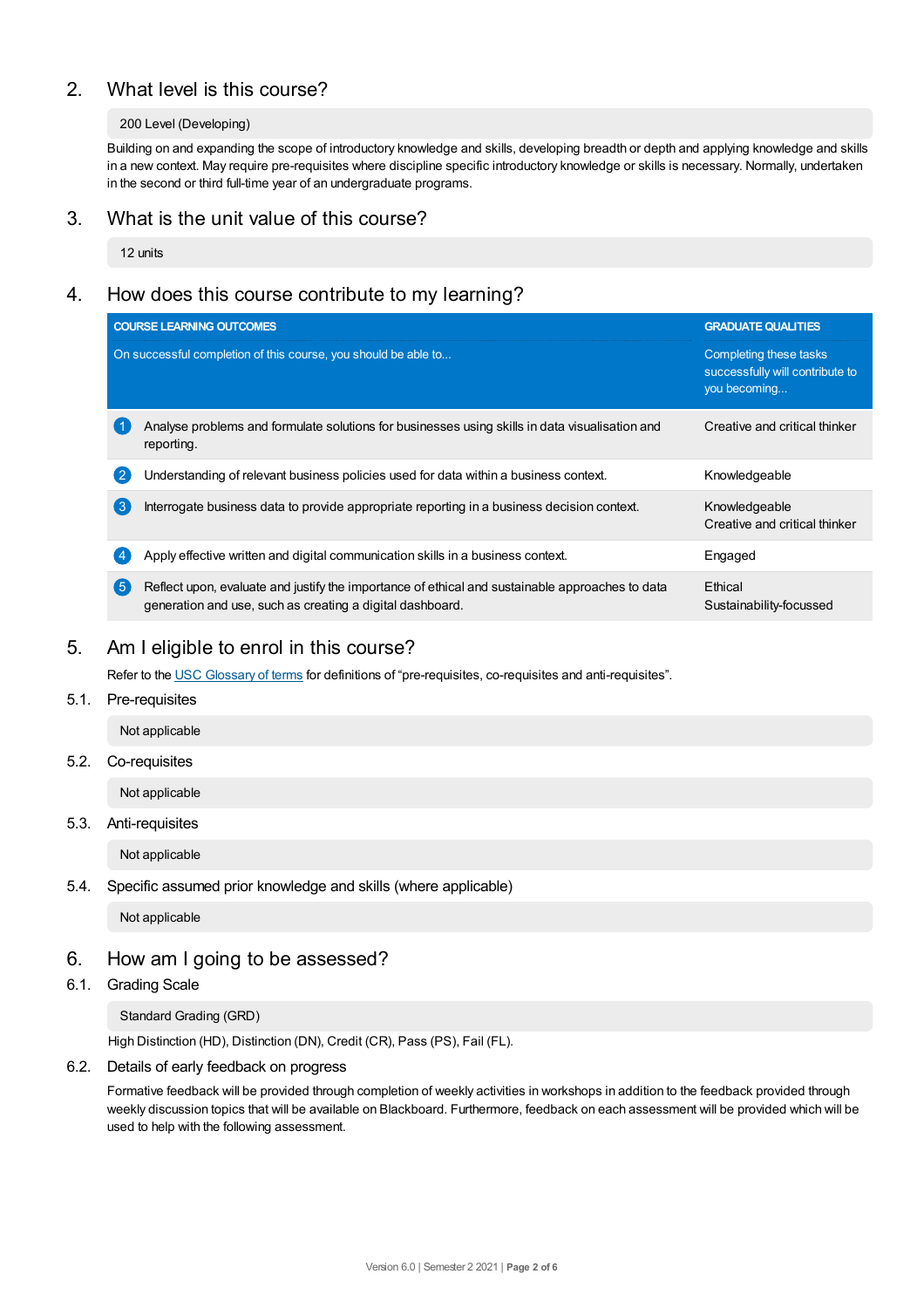## 6.3. Assessment tasks

| <b>DELIVERY</b><br><b>MODE</b> | <b>TASK</b><br>NO. | <b>ASSESSMENT</b><br><b>PRODUCT</b>                                 | <b>INDIVIDUAL</b><br><b>OR GROUP</b> | <b>WEIGHTING</b><br>$\frac{9}{6}$ | <b>WHAT IS THE</b><br><b>DURATION /</b><br>LENGTH? | <b>WHEN SHOULD I</b><br><b>SUBMIT?</b> | <b>WHERE SHOULD I</b><br><b>SUBMIT IT?</b>                      |
|--------------------------------|--------------------|---------------------------------------------------------------------|--------------------------------------|-----------------------------------|----------------------------------------------------|----------------------------------------|-----------------------------------------------------------------|
| All                            | 1                  | Quiz/zes                                                            | Individual                           | 20%                               | $60 \text{ min}$                                   | Week 5                                 | Online Test (Quiz)                                              |
| All                            | 2                  | Artefact - Technical<br>and Scientific, and<br><b>Written Piece</b> | Individual                           | 40%                               | 1500 words                                         | Week 9                                 | <b>Online Assignment</b><br>Submission with<br>plagiarism check |
| All                            | 3                  | Artefact -<br>Professional, and<br><b>Written Piece</b>             | Individual                           | 40%                               | $1500$ words                                       | Exam Period                            | Online Assignment<br>Submission with<br>plagiarism check        |

## **All - Assessment Task 1:** Practical skills Quiz

| <b>GOAL:</b>     | Interrogate data from a given dataset based on business problems. |                                                                                                   |                                     |  |  |  |
|------------------|-------------------------------------------------------------------|---------------------------------------------------------------------------------------------------|-------------------------------------|--|--|--|
| <b>PRODUCT:</b>  | Quiz/zes                                                          |                                                                                                   |                                     |  |  |  |
| <b>FORMAT:</b>   |                                                                   | This is an individual task. You will answer a series of questions by interrogating business data. |                                     |  |  |  |
| <b>CRITERIA:</b> | No.                                                               |                                                                                                   | <b>Learning Outcome</b><br>assessed |  |  |  |
|                  |                                                                   | Analysis of problem and identification of requirements                                            |                                     |  |  |  |
|                  | $\overline{2}$                                                    | Interrogation of business data.                                                                   | 3                                   |  |  |  |
|                  | 3                                                                 | Application of the relevant tools used to interrogate data.                                       |                                     |  |  |  |
|                  |                                                                   |                                                                                                   |                                     |  |  |  |

## **All - Assessment Task 2:** Digital Dashboard

| <b>GOAL:</b>     | Use of data visualisation tools to create a digital dashboard for an organisation or case.                                                                                                                                                |                                                                              |                                     |  |  |
|------------------|-------------------------------------------------------------------------------------------------------------------------------------------------------------------------------------------------------------------------------------------|------------------------------------------------------------------------------|-------------------------------------|--|--|
| <b>PRODUCT:</b>  | Artefact - Technical and Scientific, and Written Piece                                                                                                                                                                                    |                                                                              |                                     |  |  |
| <b>FORMAT:</b>   | This is an individual task. You are required to submit a digital dashboard using data from a business (a business of your<br>choice or one given to you) and a report detailing the justification and reflection of the artefact created. |                                                                              |                                     |  |  |
| <b>CRITERIA:</b> | No.                                                                                                                                                                                                                                       |                                                                              | <b>Learning Outcome</b><br>assessed |  |  |
|                  |                                                                                                                                                                                                                                           | Creation of a digital dashboard solution.                                    | (1)                                 |  |  |
|                  | 2                                                                                                                                                                                                                                         | Application of relevant data visualisation tools.                            | 113                                 |  |  |
|                  | 3                                                                                                                                                                                                                                         | Written communication skills in a business context.                          | $\left( 4\right)$                   |  |  |
|                  | 4                                                                                                                                                                                                                                         | Evaluation of ethical and sustainable approaches to data generation and use. | $\left[ 5\right]$                   |  |  |
|                  | 5                                                                                                                                                                                                                                         | Reflect and justify decisions used in creating the digital dashboard.        | 215                                 |  |  |
|                  |                                                                                                                                                                                                                                           |                                                                              |                                     |  |  |

#### **All - Assessment Task 3:** Business Data Policies and Use Cases

| <b>GOAL:</b>    | Consider the use of a data focused policy for a business.                                                                                                                                                                                          |
|-----------------|----------------------------------------------------------------------------------------------------------------------------------------------------------------------------------------------------------------------------------------------------|
| <b>PRODUCT:</b> | Artefact - Professional, and Written Piece                                                                                                                                                                                                         |
| <b>FORMAT:</b>  | This is an individual task. You will investigate a data focused policy for a business. You will explore the data that the<br>business collects and examine how this policy might impact on the way the business uses, stores and governs its data. |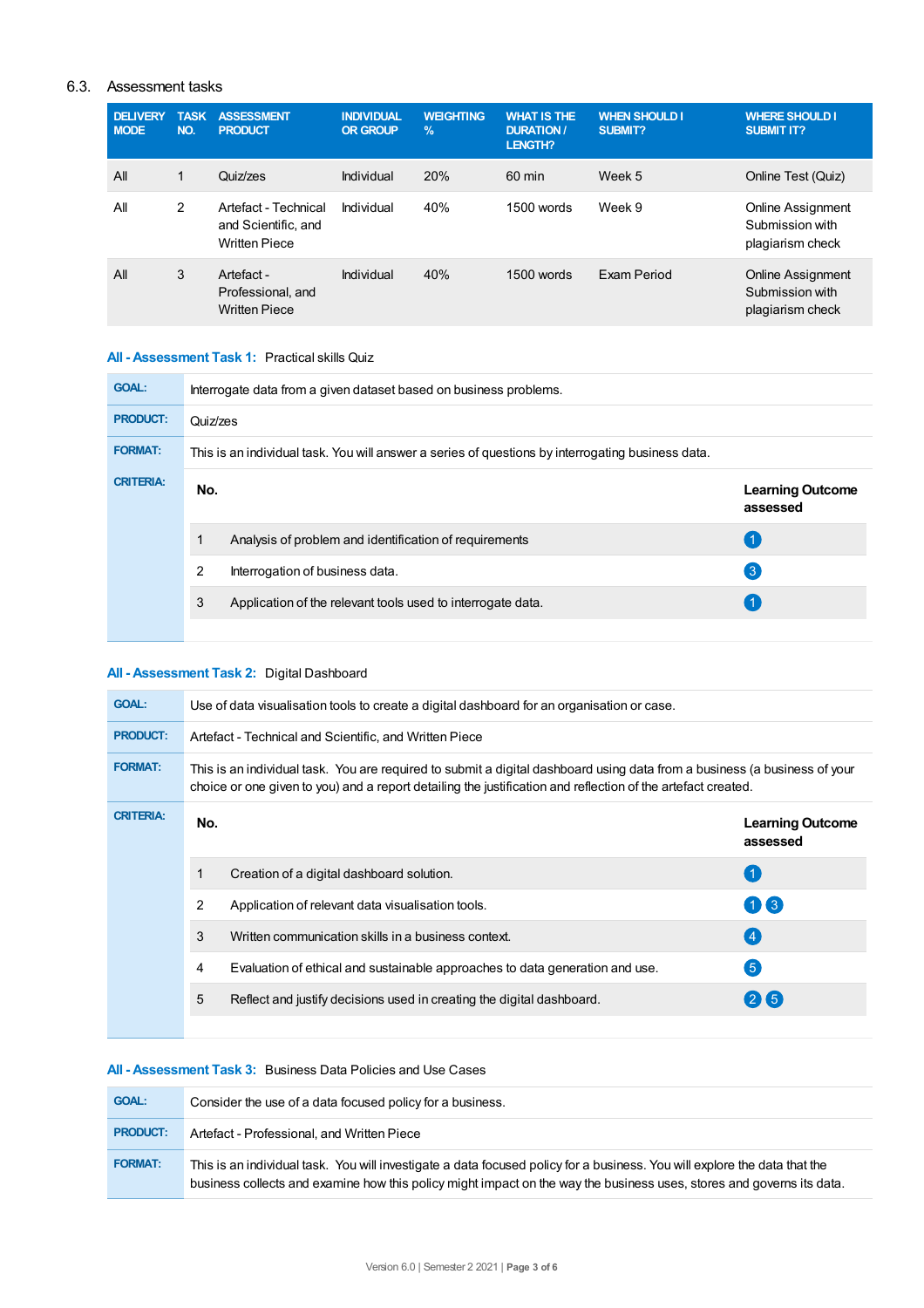| <b>CRITERIA:</b> | No. |                                                                 | <b>Learning Outcome</b><br>assessed |
|------------------|-----|-----------------------------------------------------------------|-------------------------------------|
|                  |     | Analysis of the data usage in an existing small/medium business |                                     |
|                  | 2   | Application of knowledge of business data policies.             | $\overline{2}$                      |
|                  | 3   | Communication skills in a business context.                     |                                     |
|                  |     |                                                                 |                                     |

# 7. Directed study hours

A 12-unit course will have total of 150 learning hours which will include directed study hours (including online if required), self-directed learning and completion of assessable tasks. Directed study hours may vary by location. Student workload is calculated at 12.5 learning hours per one unit.

# 8. What resources do I need to undertake this course?

Please note: Course information, including specific information of recommended readings, learning activities, resources, weekly readings, etc. are available on the course Blackboard site– Please log in as soon as possible.

## 8.1. Prescribed text(s) or course reader

Please note that you need to have regular access to the resource(s) listed below. Resources may be required or recommended.

| <b>REQUIRED?</b> | <b>AUTHOR</b>                                                      |      | <b>YEAR TITLE</b>                                       | <b>PUBLISHER</b>   |
|------------------|--------------------------------------------------------------------|------|---------------------------------------------------------|--------------------|
| Required         | S. Christian Albright &<br>Wayne L. Winston                        | 2020 | Business Analytics Data Analysis and Decision<br>Making | Cengage            |
| Recommended      | Data Management<br>Association, Deborah<br>Henderson, Susan Earley | 2017 | DAMA-DMBOK                                              | DAMA International |

## 8.2. Specific requirements

Not applicable

## 9. How are risks managed in this course?

Health and safety risks for this course have been assessed as low. It is your responsibility to review course material, search online, discuss with lecturers and peers and understand the health and safety risks associated with your specific course of study and to familiarise yourself with the University's general health and safety principles by reviewing the online [induction](https://online.usc.edu.au/webapps/blackboard/content/listContentEditable.jsp?content_id=_632657_1&course_id=_14432_1) training for students, and following the instructions of the University staff.

## 10. What administrative information is relevant to this course?

## 10.1. Assessment: Academic Integrity

Academic integrity is the ethical standard of university participation. It ensures that students graduate as a result of proving they are competent in their discipline. This is integral in maintaining the value of academic qualifications. Each industry has expectations and standards of the skills and knowledge within that discipline and these are reflected in assessment.

Academic integrity means that you do not engage in any activity that is considered to be academic fraud; including plagiarism, collusion or outsourcing any part of any assessment item to any other person. You are expected to be honest and ethical by completing all work yourself and indicating in your work which ideas and information were developed by you and which were taken from others. You cannot provide your assessment work to others. You are also expected to provide evidence of wide and critical reading, usually by using appropriate academic references.

In order to minimise incidents of academic fraud, this course may require that some of its assessment tasks, when submitted to Blackboard, are electronically checked through SafeAssign. This software allows for text comparisons to be made between your submitted assessment item and all other work that SafeAssign has access to.